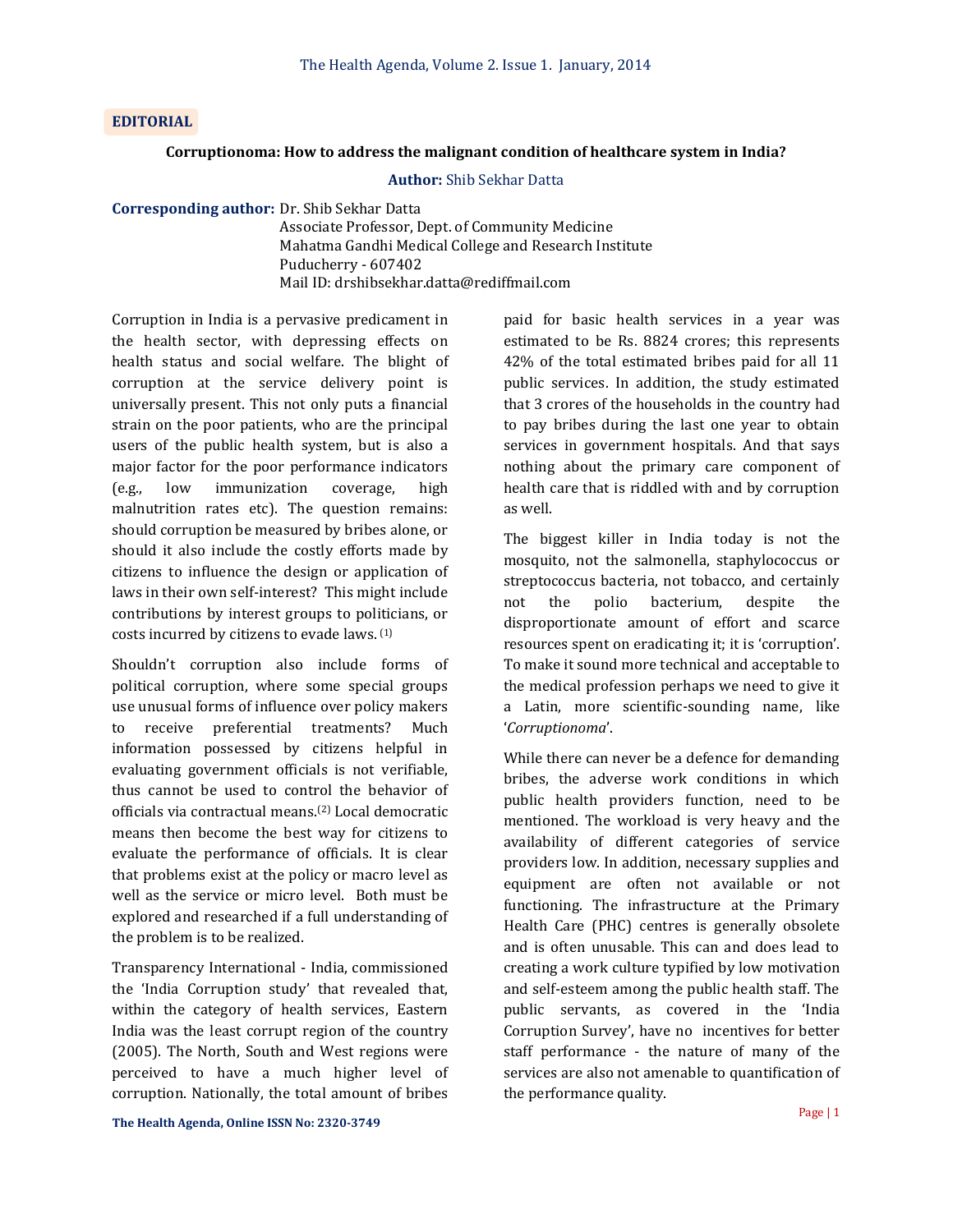Some regular happenings in healthcare system encountered are, under the table payment demanded from patients by watchman to the doctor; doctors/staff don't attend patients despite drawing salary from the Government; poor accountability of health providers due to corrupt supervisors; health department officials including staff are often more interested in recouping the cost of buying their post; irrational drug prescriptions, due to incentives from unscrupulous pharmaceutical companies; spurious and adulterated drugs proliferate because politicians/high officials protect them; drugs don't reach the intended point of use; personal use of vehicles by officials/doctors; students bribe college staff resulting in underqualified doctors/staff taking up responsible posts; staff not paid or reimbursed for outreach work; filthy hospitals, because officials in Government hospitals know there is no accountability, seniors demand favours to move files etc.(3) While unnecessary operations are the most blatant ethical violations, many patients also report that they were asked to pay bribes for expedited treatment or appointments with better doctors. Illiteracy and poverty make rural Indians, especially women and children the most vulnerable targets of this scenario. (4)

The commercialization of medical education in the form of private colleges where seats are sold through underhand transactions is another matter of concern. Private medical college empires have grown because they have managed to employ and retain medical teachers, set up arrangements with hospitals and get recognition for postgraduate courses from inspection teams. One of the key factors is because the influential political leaders have started their own medical colleges. All of this is being done as per old 'demand and supply' business rule. Just 3 years back M.D. (clinical subjects) seats were sold for around 60 lakhs. Now as media has shown, the clinical subject M.D. has gone to 1 crore 20 lakhs. M.D. (Radiology) now cost up to 3 crores. The rate of price hike beats price hikes of all other products including oil, gold and even drugs.

But all is not lost or hopeless. Some of the factors that cause the blight of corruption can be moderated through administrative measures. Supervision by village level committees (under National Rural Health Mission) and patient welfare committees in hospitals need to be adopted more widely across the country. In general, the participation of civil society, whether they be informal groups or quasi-official committees formed by local self-government institutions, are essential for ensuring quality of services on a sustained basis. The procedures involved in accessing public health services needs to be simplified - most of the intricate indicators and procedures are meaningless or incomprehensible to the users of the services as well as most of the providers and serve no real purpose.

The other mechanism for ensuring accountability of public health services is through the democratic process, i.e., elections. This is particularly relevant in the supply of public consumption goods, social services and antipoverty programs in a developing country like India, because mobility costs are high for households and workers, and residents of one region are not usually entitled to public services in other regions. Local governments are closer to citizens than central governments, and that fact may make them more accountable to ordinary people.

Corruption has been a long-standing concern in development circles. We do have a reasonable theoretical understanding of the causes and consequences of corruption through empirical research. A consensus is emerging that corruption is a serious problem, and several bodies in the international arena have begun to take policy steps to curb it. At the policy and implementation levels, however, we are still being at the stage of learning by doing. To that end, those bodies that are taking action against corruption must establish criteria to evaluate their policies and effectiveness of their program implementation. It is no longer sufficient to just report that public sector programs are not working. It is imperative to ask "why" and conduct serious/frank research.